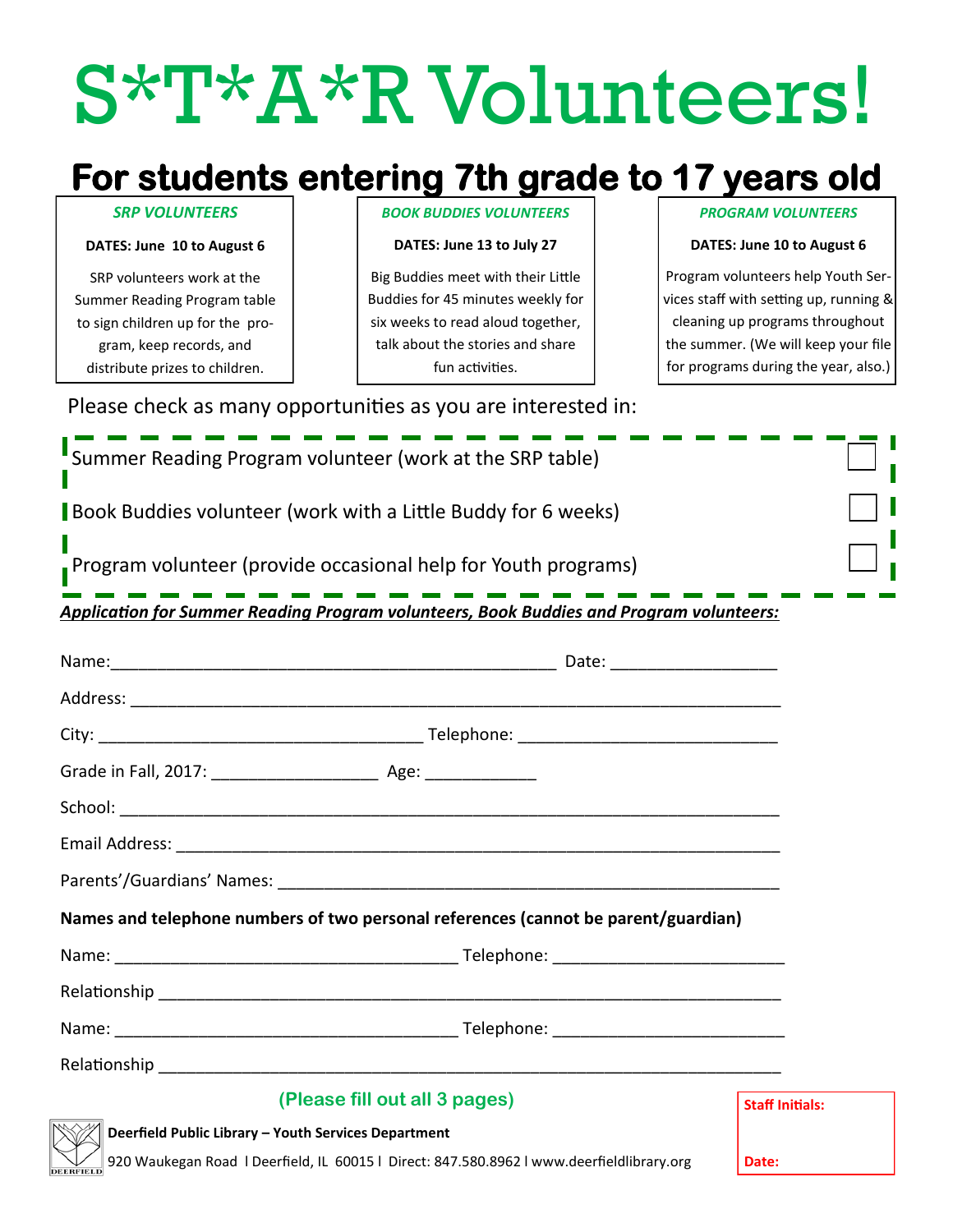### *SRP VOLUNTEERS*

Please indicate the session or sessions you are interested in and as many days and times as possible that you would be available to work. We will try and accommodate as many as possible. *Scheduling will be based on a first come, first served basis.* Please give as many options as possible and return the application early.

#### **SESSIONS: Check YES or NO based on the session/sessions you are able to volunteer**

Session 1: 6/10/17 through 7/9/17 Yes \_\_\_\_ No\_\_\_\_

Session 2:  $7/10/17$  through  $8/6/17$  Yes No

**Days and times available to volunteer: Check all that apply**

|           | 10 a.m. to Noon | 1 p.m. to 3 p.m. | 3 p.m. to 5 p.m. | 5 p.m. to 7 p.m. | 7 p.m. to 8:45 |
|-----------|-----------------|------------------|------------------|------------------|----------------|
| Monday    |                 |                  |                  |                  |                |
| Tuesday   |                 |                  |                  |                  |                |
| Wednesday |                 |                  |                  |                  |                |
| Thursday  |                 |                  |                  |                  |                |
| Friday    |                 |                  |                  |                  |                |
| Saturday  |                 |                  |                  |                  |                |
| Sunday    |                 |                  |                  |                  |                |

# *BOOK BUDDIES*

Please check the day(s) of the week when you would be able to meet with your Little Buddy. You may number your choices in order of preference (1st, 2nd, 3rd).

Tuesdays 6:45 p.m. to 7:30 p.m. Wednesdays 4:45 p.m. to 5:30 p.m Thursdays 6:45 to 7:30 p.m.

Would you like to volunteer more than once a week? yes no

Please provide any one date that you know you will be unable to volunteer due to travel, summer school, camp, etc. **Please remember that you must attend at least 5 of the 6 sessions**. There will be no Book Buddies the week of July 3rd.

I'd be comfortable working with (check as many as you want):

- Lackson A child who is just learning to read and all contact the setting English contact A child who is learning English
	- A child who may need some extra help **An advanced reader** An advanced reader

# *PROGRAM VOLUNTEERS*

Specific dates, times and program descriptions will be available in May. If you are interested in volunteering for programs, please let us know if you are available on weekdays, weekends, or both.